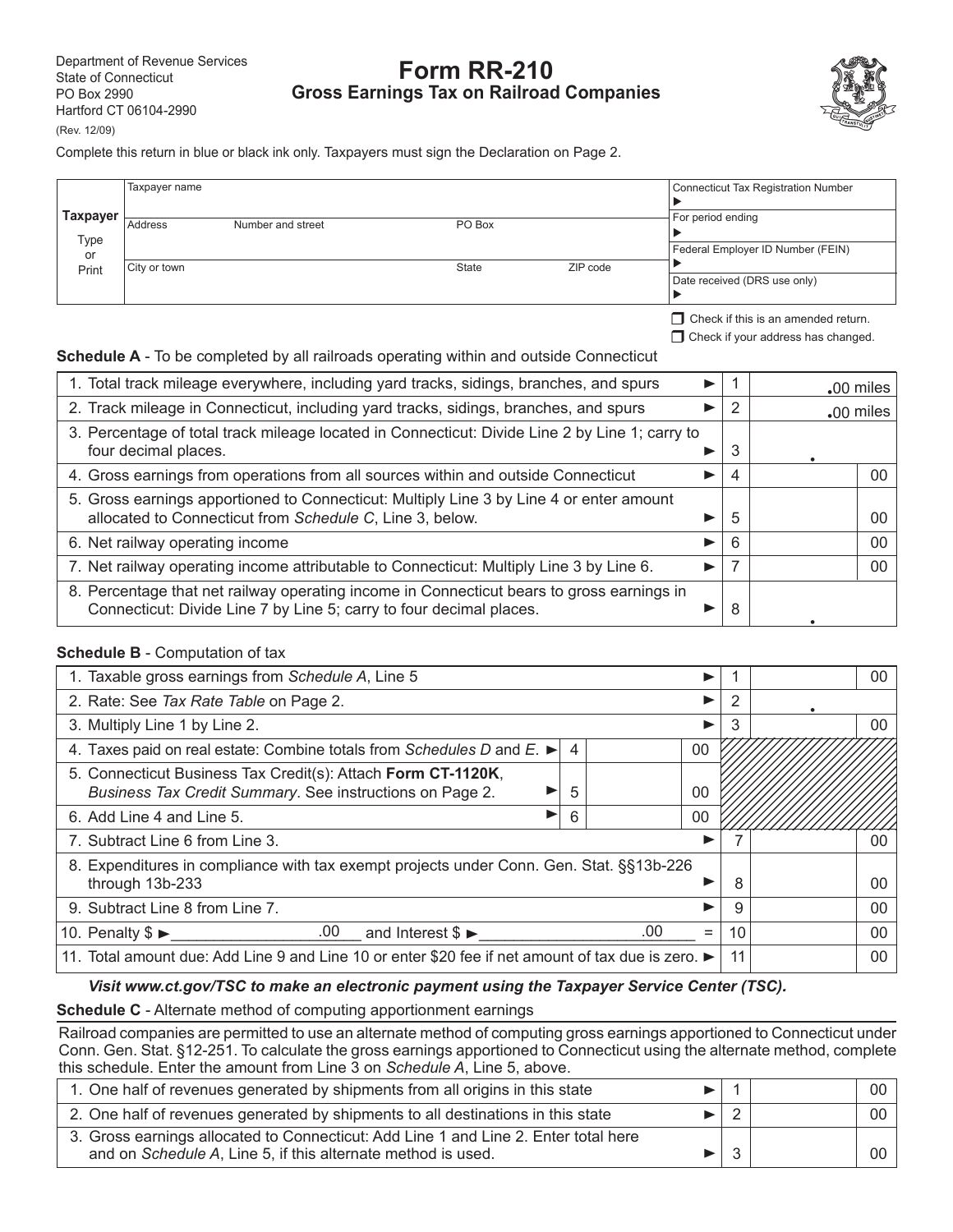# **Form RR-210 Instructions**

Complete this return in blue or black ink only.

If applicable, complete *Schedule D* and *Schedule E*. See instructions for *Schedule D* on Page 3 and *Schedule E* on Page 4.

# **Rounding Off to Whole Dollars**

You must round off cents to the nearest whole dollar on your return and schedules. If you do not round, the Department of Revenue Services (DRS) will disregard the cents. Round down to the next lowest dollar all amounts that include 1 through 49 cents. Round up to the next highest dollar all amounts that include 50 through 99 cents.

**Line 1** and **Line 2**: Track mileage must be rounded to the nearest whole mile.

# **Address Change**

To change the railroad company's address, check the change of address box on the front of this return. Draw a line through the incorrect information and clearly print the new information.

### **When to File**

A return is due on or before the first day of July for the preceding calendar year, even if no tax is due.

# **Payment Options**

**Pay Electronically:** Visit **www.ct.gov/TSC** to use the **Taxpayer Service Center** *(TSC)* to make a direct tax payment. After logging onto the *TSC*, select the *Make Payment Only* option and choose a tax type from the drop down



box. Using this option authorizes DRS to electronically withdraw a payment from your bank account (checking or savings) on a date you select up to the due date. As a reminder, even if you pay electronically you must still file your return by the due date. Tax not paid on or before the due date will be subject to penalty and interest.

**Pay by Mail:** Make check payable to: **Commissioner of Revenue Services**. To ensure payment is applied to your account, write "2009 Form RR-210" and your Connecticut Tax Registration Number on the front of your check. DRS may submit your check to your bank electronically.

## **Where to File**

**Mail this return to:** Department of Revenue Services State of Connecticut PO Box 2990 Hartford CT 06104-2990

## **Connecticut Business Tax Credits**

For information on Connecticut business tax credits your company may be eligible to claim, see **Informational Publication 2007(31)**, *Guide to Connecticut Business Tax Credits*. If your company claims Connecticut business tax credits, **Form CT-1120K**, *Business Tax Credit Summary*, must be completed and attached to this return.

#### **Tax Rate Table**

| Percentage from Schedule A, Line 8 | Rate |
|------------------------------------|------|
|                                    |      |
|                                    |      |
|                                    |      |
|                                    |      |
|                                    |      |
|                                    |      |
|                                    |      |

### **Signature**

A principal officer of the company must sign this return.

### **Paid Preparer Signature**

A paid preparer must sign and date **Form RR-210**, *Gross Earnings Tax on Railroad Companies*. Paid preparers must also enter their Social Security Number (SSN) or Preparer Tax Identification Number (PTIN), and their firm's Federal Employer Identification Number (FEIN) in the spaces provided.

### **For Further Information**

Call DRS during business hours, Monday through Friday:

- **1-800-382-9463** (Connecticut calls outside the Greater Hartford calling area only); **or**
- **860-297-5962** (from anywhere).

**TTY, TDD, and Text Telephone users only** may transmit inquiries anytime by calling 860-297-4911.

**Forms and Publications:** Visit the DRS website at **www.ct.gov/DRS** to download and print Connecticut tax forms and publications.

**Declaration:** I declare under penalty of law that I have examined this return (including any accompanying schedules and statements) and, to the best of my knowledge and belief, it is true, complete, and correct. I understand the penalty for willfully delivering a false return or document to DRS is a fine of not more than \$5,000, or imprisonment for not more than five years, or both. The declaration of a paid preparer other than the taxpayer is based on all information of which the preparer has any knowledge.

|                      | Signature of treasurer (or authorized agent or officer)           | Title | Date                   |
|----------------------|-------------------------------------------------------------------|-------|------------------------|
|                      |                                                                   |       |                        |
| <b>Sign Here</b>     | Print Name of treasurer (or authorized agent or officer)          |       | Telephone number       |
| Keep a copy          |                                                                   |       |                        |
| for your<br>records. | of this return $\boxed{\frac{}{ \text{Paid proper's signature}}}$ | Date  | Preparer's SSN or PTIN |
|                      | Firm's name and address                                           |       | <b>FEIN</b>            |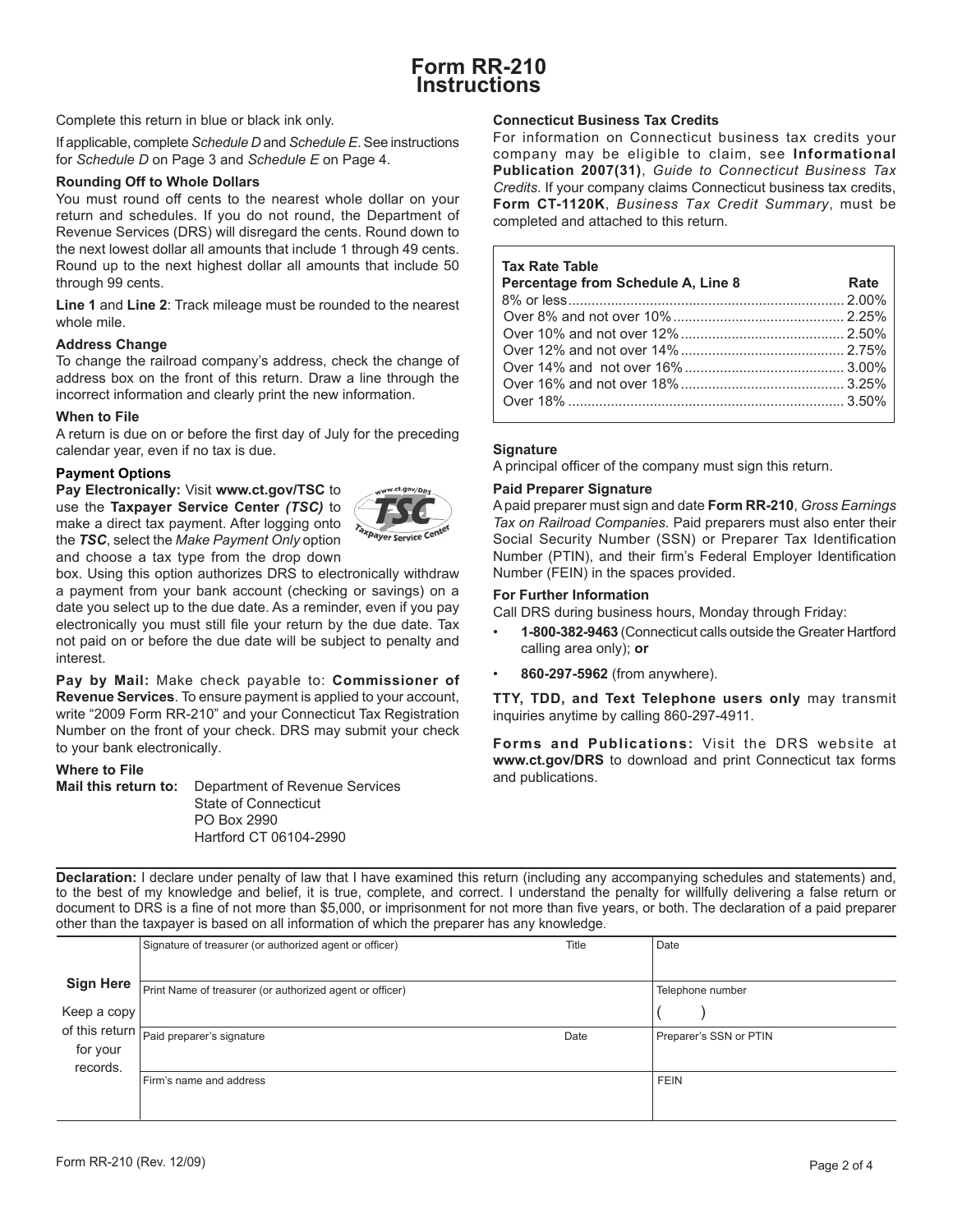| Schedule D - Enter a description of the Connecticut real estate owned by the taxpayer and not used exclusively in the railroad business. Also enter the amount of property taxes paid on such real estate during the calendar |             |          |                       |                   |                     |                  |  |
|-------------------------------------------------------------------------------------------------------------------------------------------------------------------------------------------------------------------------------|-------------|----------|-----------------------|-------------------|---------------------|------------------|--|
| Owner                                                                                                                                                                                                                         | Description | Location | Date of<br>Assessment | Assessed<br>Value | Tax Rate<br>(Mills) | Amount<br>of Tax |  |
|                                                                                                                                                                                                                               |             |          |                       |                   |                     |                  |  |
|                                                                                                                                                                                                                               |             |          |                       |                   |                     |                  |  |
|                                                                                                                                                                                                                               |             |          |                       |                   |                     |                  |  |
|                                                                                                                                                                                                                               |             |          |                       |                   |                     |                  |  |
|                                                                                                                                                                                                                               |             |          |                       |                   |                     |                  |  |
|                                                                                                                                                                                                                               |             |          |                       |                   |                     |                  |  |
|                                                                                                                                                                                                                               |             |          |                       |                   |                     |                  |  |
|                                                                                                                                                                                                                               |             |          |                       |                   |                     |                  |  |
|                                                                                                                                                                                                                               |             |          |                       |                   |                     |                  |  |
|                                                                                                                                                                                                                               |             |          |                       |                   |                     |                  |  |
|                                                                                                                                                                                                                               |             |          |                       |                   |                     |                  |  |
|                                                                                                                                                                                                                               |             |          |                       |                   |                     |                  |  |
|                                                                                                                                                                                                                               |             |          |                       |                   |                     |                  |  |
|                                                                                                                                                                                                                               |             |          |                       |                   |                     |                  |  |
|                                                                                                                                                                                                                               |             |          |                       |                   |                     |                  |  |
|                                                                                                                                                                                                                               |             |          |                       |                   |                     |                  |  |
|                                                                                                                                                                                                                               |             |          |                       |                   |                     |                  |  |
|                                                                                                                                                                                                                               |             |          |                       |                   |                     |                  |  |
|                                                                                                                                                                                                                               |             |          |                       |                   |                     |                  |  |
|                                                                                                                                                                                                                               |             |          |                       |                   |                     |                  |  |
|                                                                                                                                                                                                                               |             |          |                       |                   |                     |                  |  |
|                                                                                                                                                                                                                               |             |          |                       |                   |                     |                  |  |
|                                                                                                                                                                                                                               |             |          |                       |                   |                     |                  |  |
|                                                                                                                                                                                                                               |             |          |                       |                   |                     |                  |  |

**Total**